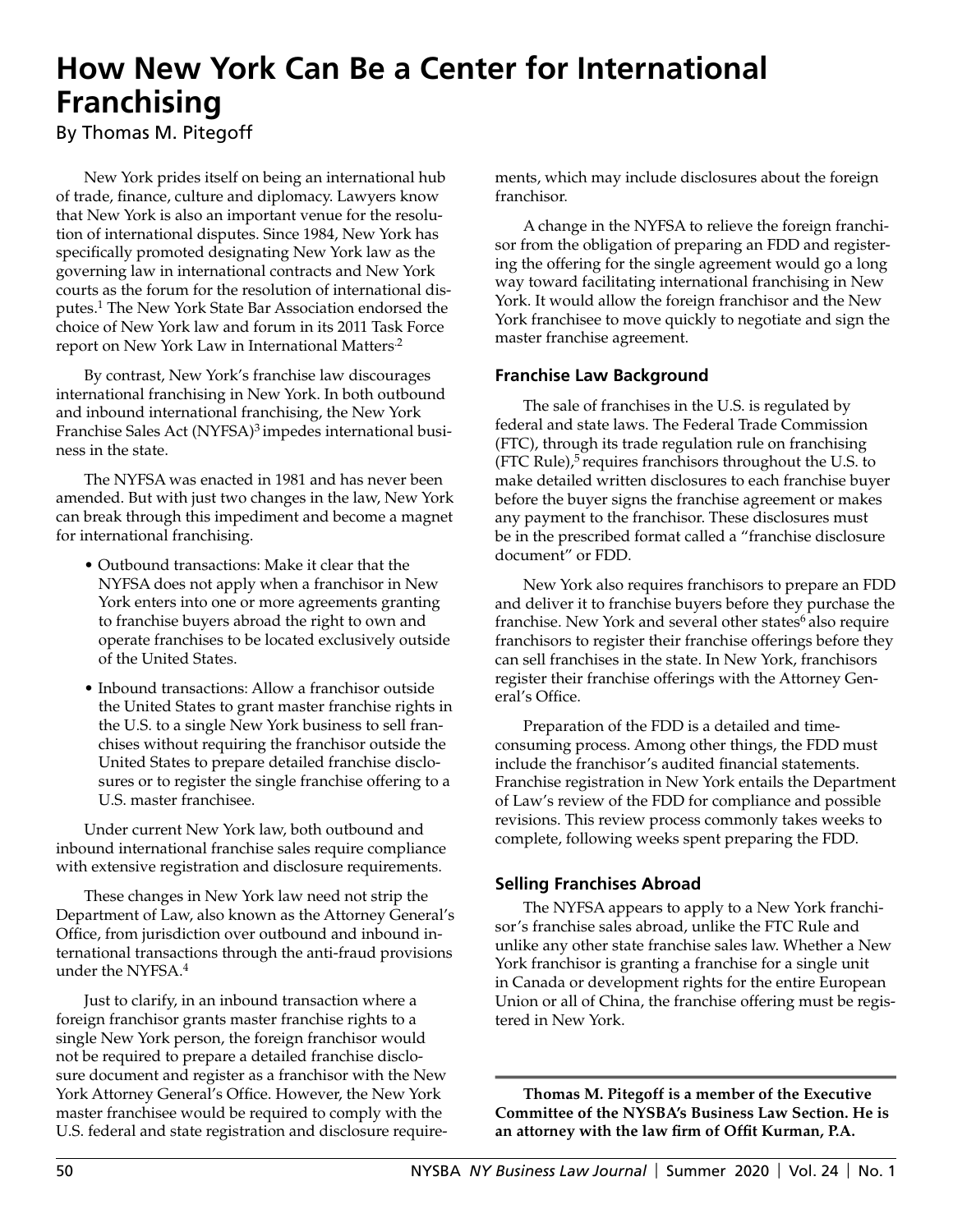Following its text, the NYFSA applies when a person offers to sell or sells a franchise in New York.7 A person offers to sell or sells a franchise in New York when

> an offer to sell is made in this state, or an offer to buy is accepted in this state, or if the franchisee is domiciled in this state, the franchised business is or will be operated in this state.

An offer to sell is made in New York

when the offer either originated from this state or is directed by the offeror to this state and is received at the place to which it is directed. An offer to sell is accepted in this state when acceptance is communicated to the offeror from this state.<sup>8</sup>

There appears to be no limit on the international application of the NYFSA. As long as the offer originates from New York or the acceptance is communicated from New York, the law may apply, even if the franchisee is located abroad.

"A change in the NYFSA to relieve the foreign franchisor from the obligation of preparing an FDD and registering the offering for the single agreement would go a long way toward facilitating international franchising in New York."

The courts have long upheld the constitutionality of the extraterritorial reach of the NYFSA. At least one court has held that the broad extraterritorial reach of the NYFSA does not impose an impermissible burden on interstate commerce. 9

No other state requires a U.S. franchisor to register in order to sell franchises to out-of-state residents for franchises to be located outside the state, let alone anywhere outside the U.S. 10

Federal law also does not regulate the sale of franchises abroad. The FTC Rule refers to the offer or sale of a franchise "to be located in the United States of America or its territories."11 Foreign franchise purchasers are likely to be sophisticated companies represented by counsel. Countries differ in markets, cultures and legal systems. Because offerings in different countries are likely to differ, the FTC noted in its Statement of Basis and Purpose<sup>12</sup>

that, if the FTC Rule were to apply to franchises located outside the U.S.,

> a franchisor arguably would have to prepare individual disclosure documents tailored to each specific foreign market. Not only would such a requirement put American franchisors at a competitive disadvantage with franchisors from countries lacking comparable disclosure regulations, but it is likely that any possible benefits of such a requirement would not outweigh the extraordinary costs and burdens involved.

# **Inbound Franchising**

Inbound franchising from a foreign franchisor to a U.S. master franchisee in New York is also problematic. Appointing a master franchisee in New York clearly requires registration and disclosure under the NYFSA unless an exemption applies. A company outside the U.S. that wants to grant master franchise rights to a single master franchisee located in New York must register that offering with the state and must provide the required disclosures to the single prospective master franchisee.

The NYFSA does exempt the sale of a single franchise.13 But this exemption only applies if the franchisor does not grant the franchisee the right to offer subfranchises to others. Because a master franchise necessarily includes the right to grant subfranchises, this single-sale exemption does not apply to the grant of master franchise rights.

Master franchising is a common approach to international franchising. In international master franchising, the franchisor in one country grants to a company in the destination country the right to sell franchises and to manage the franchise system in the destination country. Master franchising in the U.S. is most commonly used in outbound franchising into other countries.

Master franchising is less common in inbound international franchising. One reason for this is that the foreign franchisor may need to prepare a disclosure document and register before granting the single master franchise agreement, whether in New York or in another state that requires franchise registration. At the federal level, on the other hand, the grant of a single master franchise for the entire U.S. may arguably fall within the scope of the single trademark license exclusion under the FTC Rule.<sup>14</sup>

A second reason that master franchising into the U.S. is not common is that both the U.S. master franchisee and the foreign franchisor would be required to disclose to the master franchisee's buyers in the U.S. in one FDD, with each being responsible for the other's compliance with the disclosure requirements.15 The FDD would need to include the audited financials of both the foreign franchi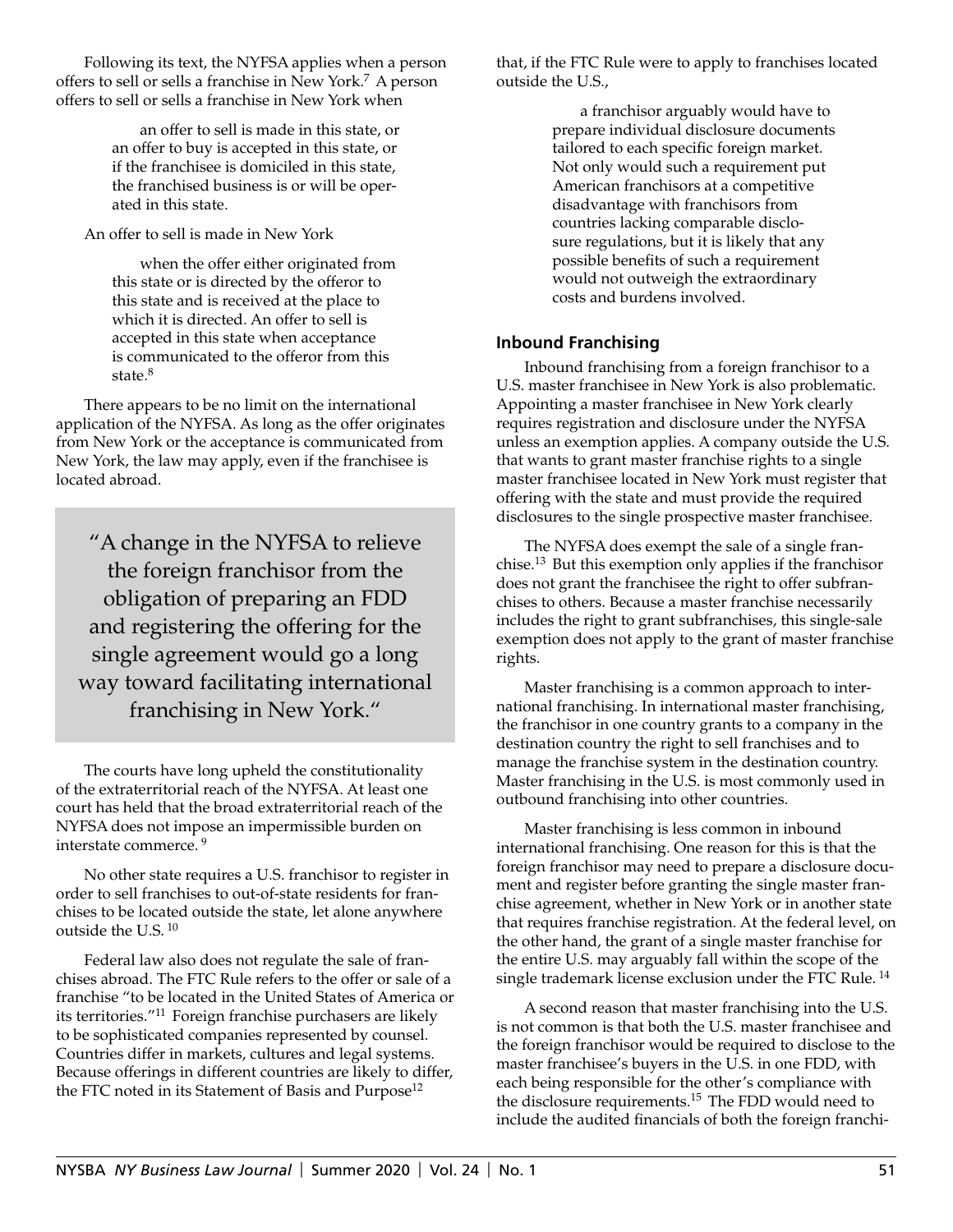sor and the U.S. master franchisee. This is especially difficult when the master franchisor is not a U.S. company.

For this reason, it often makes sense for a foreign franchise company to form a subsidiary in the U.S. to sell franchises, whether that subsidiary is wholly owned or a joint venture with a U.S. partner. But some companies are not ready to set up their own operation in the U.S. And in some cases, such as franchising from Canada, direct unit franchise agreements into the U.S. might be the best approach, with the foreign franchisor fully complying with U.S. registration and disclosure requirements. The foreign franchisor might even set up a wholly owned company in New York to be the franchisor while managing the operation from its offices abroad, with an entirely offshore set of officers and directors.

## **Discretionary Exemption in N.Y.**

The NYFSA does offer a way to escape its own impediments to international franchising. New York allows franchisors to seek a "discretionary exemption" from the registration and disclosure requirements. The Department of Law may grant a discretionary exemption "if the department finds that such action is not inconsistent with the public interest or the protection of prospective franchisees."16

Requests for discretionary exemption are made by letter addressed to the New York Department of Law explaining the facts and the basis for the request. The applicant's attorney must also file a Notice of Appearance and pay a small fee. The current assistant attorney general in charge of franchising in the Investor Protection Bureau has said that he commonly grants discretionary exemptions for the sale of franchises outside the U.S. But relying on the policy of a particular assistant attorney general is not the ideal way to handle this issue. We have no way of knowing whether his successor will be so generous in granting discretionary exemptions for international franchise sales. It would be far better to change the law to make it clear that there is no need for this burdensome requirement in New York.

#### **Change New York Law**

One approach to correcting both the outbound and inbound international impediments to franchising in New York law and promoting New York as a base for international franchising would be to add a new Section 684.7 to the N.Y. General Obligations Law which might read as follows:

> The offer or sale of a franchise shall be exempted from the registration and disclosure requirements of Section 683 of this Article if:

(a) The offer or sale is directed to any number of persons for the right

to operate one or more franchises to be located outside of the United States; or

(b) The franchisor is domiciled outside of the United States and the franchisor grants to a single person in this state the right to own and operate one or more franchises and to grant subfranchises.

A better way to handle the outbound franchise sales issue would be take the approach of every other state that requires franchise registration by exempting franchise sales where the buyer is a resident of another state or country. 17 In other words, any franchise sale outside of New York would be exempt, whether the franchise buyer is located in another U.S. state or abroad.

The law might also go one step further and provide that the offer to the out-of-state buyer must not violate federal law or the law of the foreign jurisdiction where the franchise business will operate or where the franchisee is domiciled. 18 In addition, this change in New York law need not relieve the New York franchisor of the requirement to comply with the anti-fraud provisions of the NYFSA.<sup>19</sup>

A number of other changes in the NYFSA would make New York even more appealing as a center for franchising generally.20 The most important of these changes would be to revise the overly-broad definition of a franchise under the NYFSA to conform to the definition of a franchise used in other states. Another important change would be to revise the waiting period between disclosure and contract signing, requiring 14 calendar days instead of 10 business days and eliminating the requirement to deliver the FDD at the "first personal meeting" with the prospective franchisee.

These changes are important. They would bring New York franchise law more into line with the franchise laws of other states and encourage more franchise companies to set up their operations in New York. A new exemption for inbound international franchise transactions in particular, would set New York apart from other states that require franchise registration and might attract more franchisors abroad to launch their U.S. franchise operations from New York.

## **Endnotes**

- 1. N.Y. General Obligations Law (GOL) Title 14, Sections 5-1401-5- 1402.
- 2. Task Force on New York Law in International Matters, [https://](https://nysba.org/NYSBA/Sections/Dispute%20Resolution/Dispute%20Resolution%20PDFs/Task%20Force%20on%20New%20York%20Law%20in%20International%20Matters.pdf) [nysba.org/NYSBA/Sections/Dispute%20Resolution/Dispute%20](https://nysba.org/NYSBA/Sections/Dispute%20Resolution/Dispute%20Resolution%20PDFs/Task%20Force%20on%20New%20York%20Law%20in%20International%20Matters.pdf) [Resolution%20PDFs/Task%20Force%20on%20New%20York%20](https://nysba.org/NYSBA/Sections/Dispute%20Resolution/Dispute%20Resolution%20PDFs/Task%20Force%20on%20New%20York%20Law%20in%20International%20Matters.pdf) [Law%20in%20International%20Matters.pdf.](https://nysba.org/NYSBA/Sections/Dispute%20Resolution/Dispute%20Resolution%20PDFs/Task%20Force%20on%20New%20York%20Law%20in%20International%20Matters.pdf)
- 3. N.Y. General Business Law (GBL) Article 33, Sections 680-695.
- 4. N.Y. Gen. Bus Law § 687.
- 5. 16 CFR Part 436.